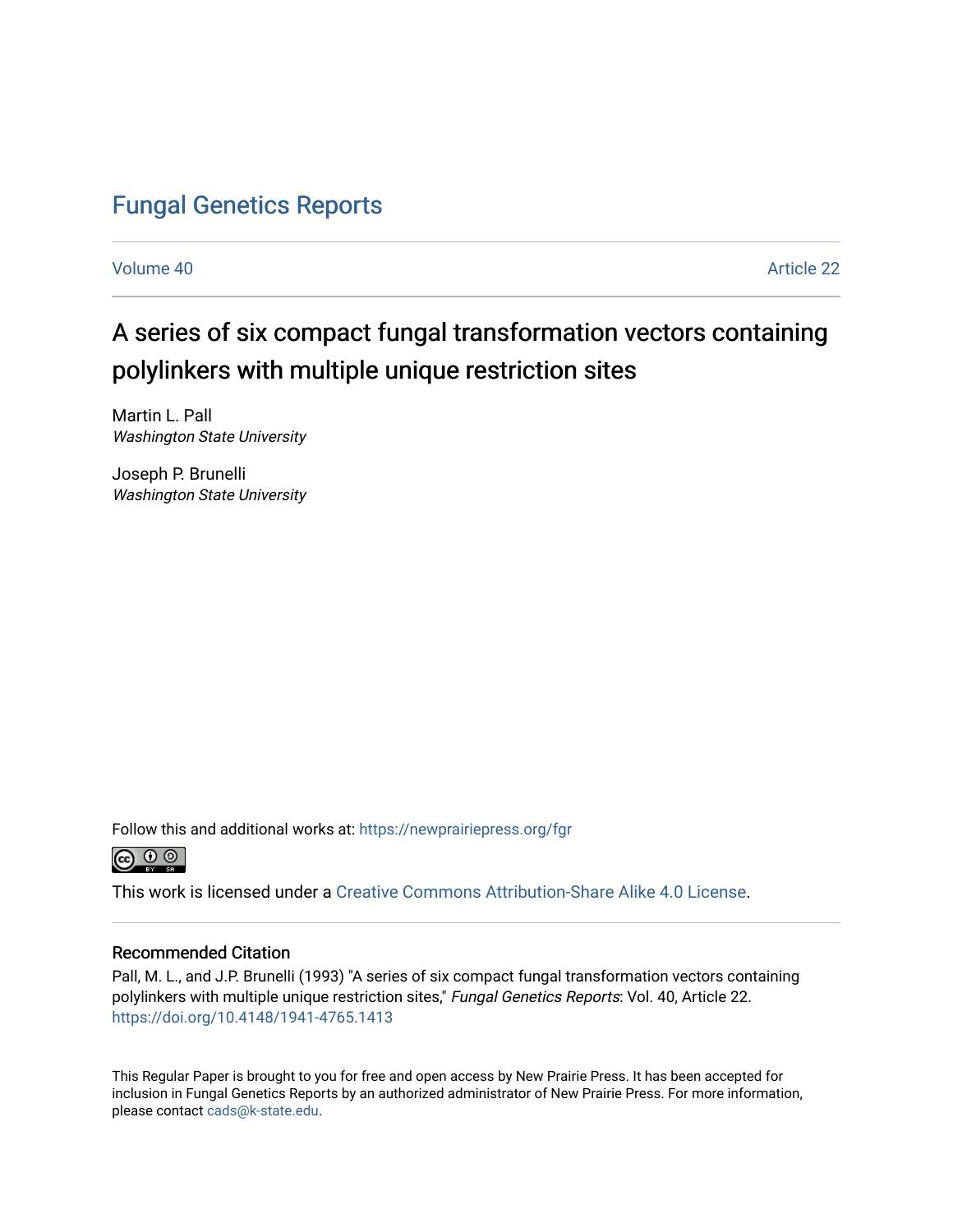### A series of six compact fungal transformation vectors containing polylinkers with multiple unique restriction sites

#### Abstract

In comparison with transformation vectors available for use in E. coli or yeast, there has been relatively little development of vectors for use in filamentous fungi. For example, expression yeast vectors carrying polylinkers flanked by promoters and terminators are available for various uses but such vectors have not been in the public domain for researchers working with filamentous fungi.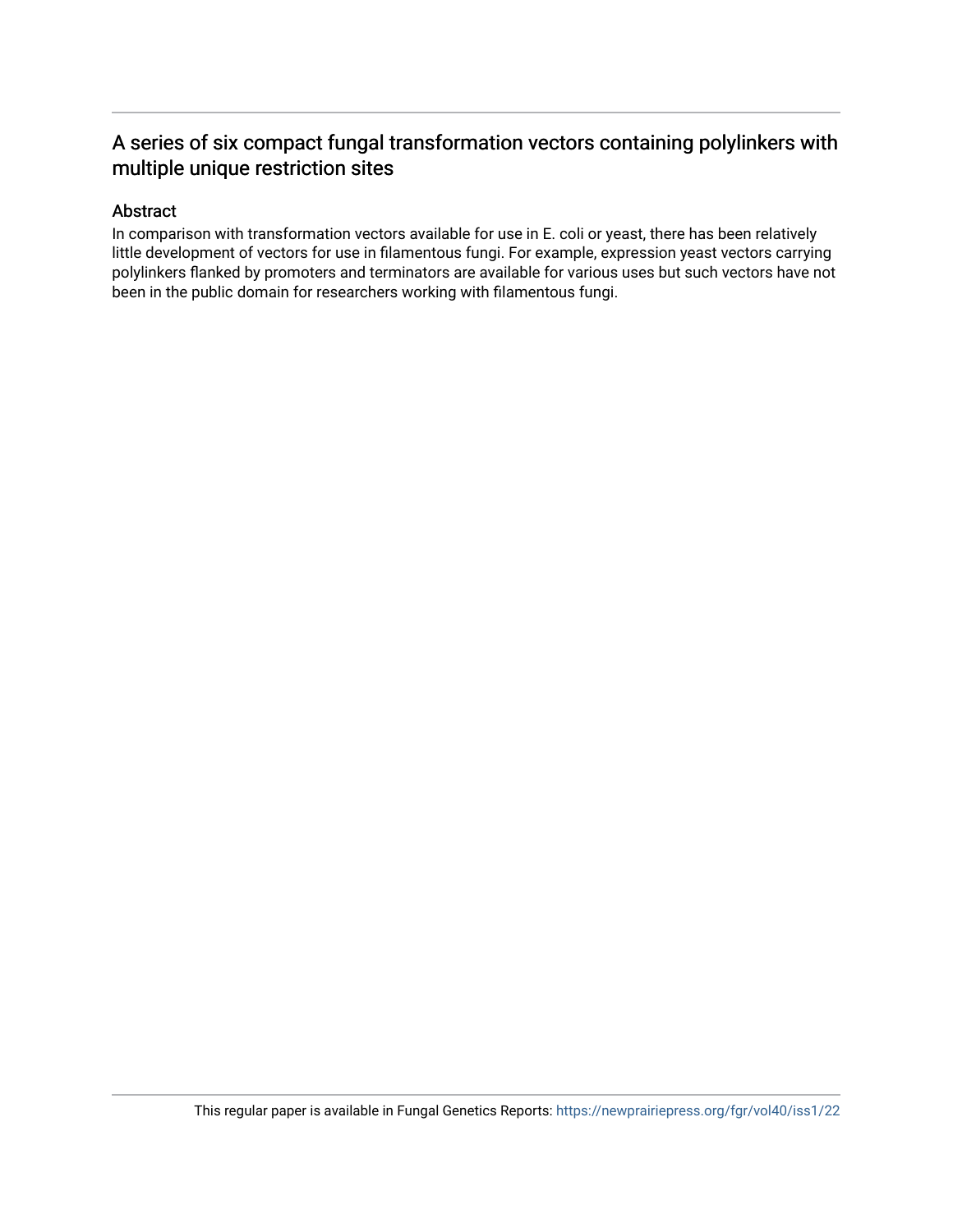# **A series of six compact fungal transformation vectors containing polylinkers with multiple unique restriction sites**

*Martin L. Pall and Joseph P. Brunelli - Department of Genetics and Cell Biology and Department of Biochemistry/Biophysics, Washington State University, Pullman, WA 99164-4234*  In comparison with transformation vectors available for use in E. coli or yeast, there has been relatively little development of vectors for use in filamentous fungi. For example, expression yeast vectors carrying polylinkers flanked by promoters and terminators are available for various uses but such vectors have not been in the public domain for researchers working with filamentous fungi. In addition, in E. coli, many of the most useful, compact vectors carry polylinkers into which insertion can be monitored using blue/white screening but we are only aware of one such vector designed for use in filamentous fungi (Nelson and Metzenberg, 1992 Fungal Genet. Newsl. 39:59-60).

The most compact available fungal selectable marker is the Ignite/basta-resistance (bar) gene (Avalos et al. 1989 Curr. Genet. 16:369-372; Straubinger et al. 1992 Fungal Genet. Newsl. 39:82-83; Pall, this volume). We report here on the construction of six compact fungal transformation vectors carrying the bar gene. Four of these carry polylinker regions subcloned from pGEM5Zf(+), pGEM7Zf(+), and pBluescriptII KS+ (Promega Biotech and Stratagene). The other two are expression vectors with numerous useful features.

The first four of the vectors are shown in Figure 1 and described in the text. Three of them (pBARGEM5-1, pBARGEM7-1, and pBARKS1) are each about 4.5 kb and all four carry the bar gene under control of the Aspergillus nidulans trpC promoter. The polylinkers from the pGEM and Bluescript vectors are shown at the top of each restriction map, with the four to eight sites that are unique in each construct underlined.

Two important points about these four vectors are as follows: Insertion of markers into these polylinkers will, in most cases, disrupt the function of the lacZ` gene which can be monitored by blue/white screening in medium containing Xgal using such E. coli host strains as DH5` or SURE. These vectors all replicate at relatively high copy number in E. coli, allowing relatively easy isolation of their DNA.

One vector, pBARGEM7-2, shown in (Figure 1) carries the lox NotI lox sequence derived from the pSE936 vector of Elledge et al. (1991, Proc. Natl. Acad. Sci. USA 88:1731-1735), as shown in the the left top part of its restriction map. This sequence has several important features that are described below.

Two expression vectors were constructed carrying the N. crassa mtr or, alternatively, the A. nidulans gpdA promoter and the A. nidulans trpC terminator flanking a polylinker with multiple unique sites. The BamHI to KpnI region of the polylinkers was subcloned from pBluescriptII KS+. The mtr promoter cloned into pBARMTE1 (fig. 2) is composed of nucleotides 1 through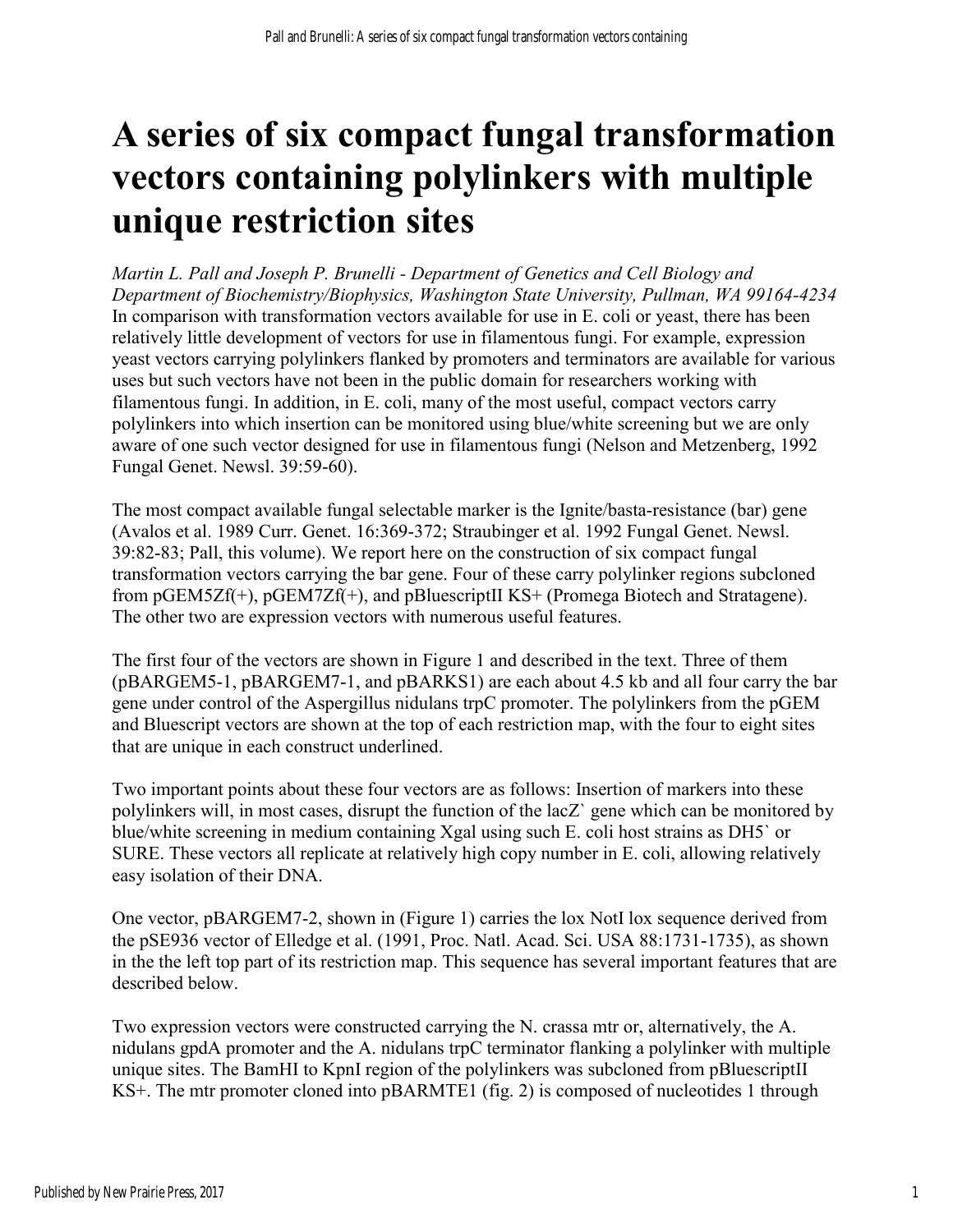306 (SalI site) of the insert of the pCVN2.9 plasmid described previously by Koo and Stuart (1991, Genome 30:198-203). It was prevously thought that the large open reading frame of the mtr gene started at position 975 (Koo and Stuart, op cit) of this sequence but Davin Dillon and David Stadler (personal communication) have recently shown that it actually starts upstream, possibly at position 347. The sequence of the gpdA promoter cloned into pBARGPE1 was from position -679 to position +53 (Punt et al. 1988 Gene 69:49-57). Both expression vectors are designed to express genes or cDNAs under their own initiation codons. In order to test the activity of these promoter/terminator combinations, precursor plasmids of pBARMTE1 and pBARGPE1, containing the same promoter/terminator sequences but without any fungal selectable markers were taken and the coding sequence of the bar gene devoid of any other promoter or terminator activity was inserted into their polylinkers. These were then used to transform N. crassa, selecting for Ignite/basta-resistance. Both of these constructs were active in generating basta-resistant transformants although about 2 to 3 times as many transformants were produced by the mtr construct as by the gpdA construct. We infer that both of these promoter/terminator combinations are active in N. crassa but that the mtr construct may be somewhat more active than is the gpdA construct.

The lox-NotI-lox sequence, found above in pBARGEM7-2, is present in the upper left region of the pBARMTE1 and pBARGPE1 plasmid maps (Figure 2). This sequence has been used by Elledge et al. (1991 Proc. Natl. Acad. Sci. USA 88:1731-1735) and by us (Brunelli and Pall, unpublished) to attach plasmids to the NotI containing arms of a derivative of lambda-gt7. This converts a plasmid vector into a lambda vector of a special type. Because the lox sites are sites of site-specific recombination catalyzed by the Cre protein, lambda infection of E. coli strains carrying a cre gene leads to excision of the plasmid sequence from the lambda vector. This "automatic excision" of the plasmid gives these vectors the advantages of both lambda and plasmids - the efficient packaging, infection and storage of large inserts in lambda - and the compact size and easy handling of plasmids. The EcoRI and XhoI sites in the polylinker of these vectors are unique not only in the plasmid versions but also in the lambda versions, allowing these to be used for construction of genomic and cDNA libaries. We expect to be inserting each of these three lox-NotI-lox-containing plasmids into lambda shortly.

The plasmids described are available through the Fungal Genetics Stock Center.

The bar gene in these constructs is active in E. coli, producing resistance to 400 micrograms/ml of Ignite/basta added to mineral salts/glucose media.

We plan to replace the bar gene in some these constructs with the hygromycin B resistance gene (hph or hyg) to provide an alternative selectable marker and also change the pattern of unique sites in the polylinkers.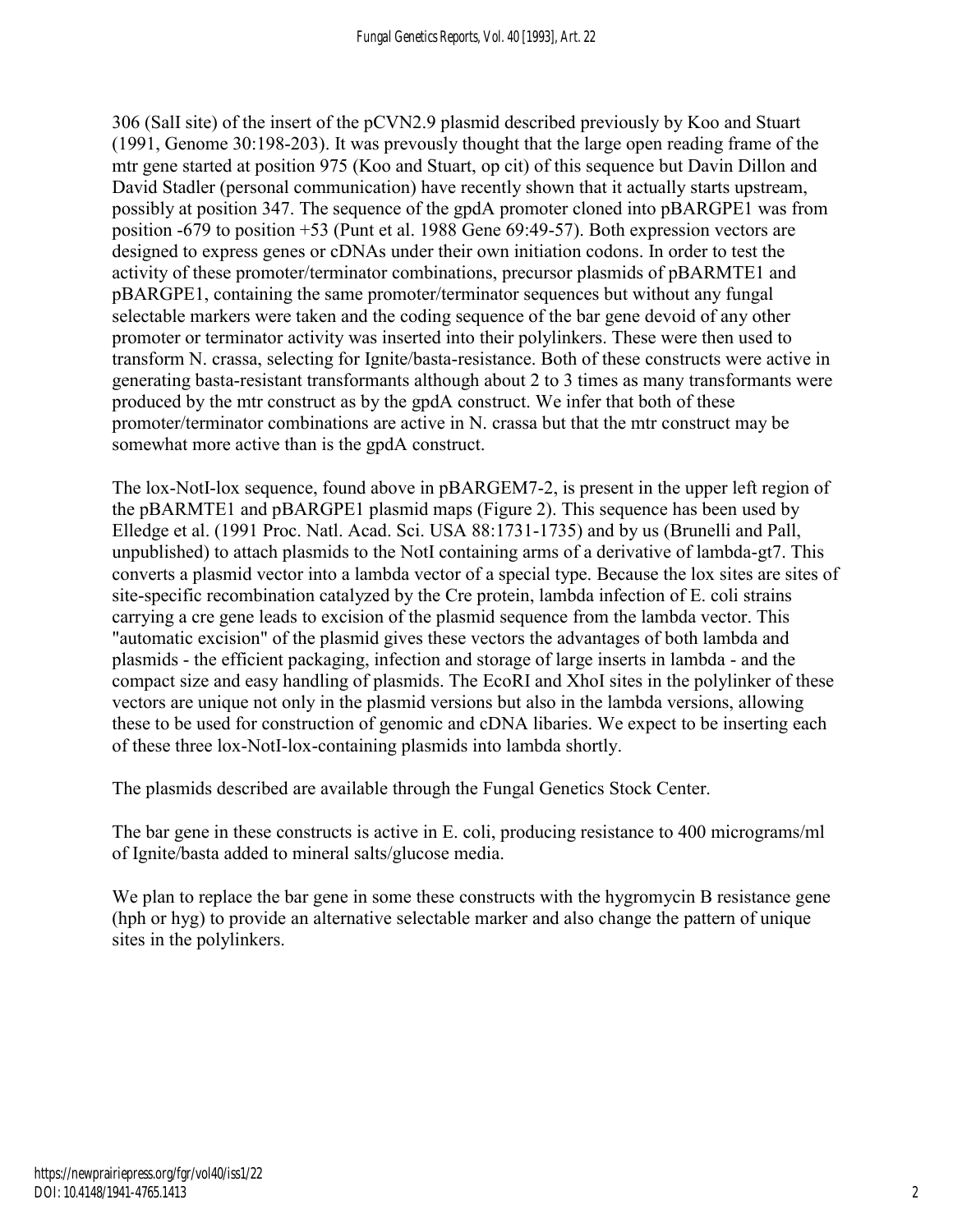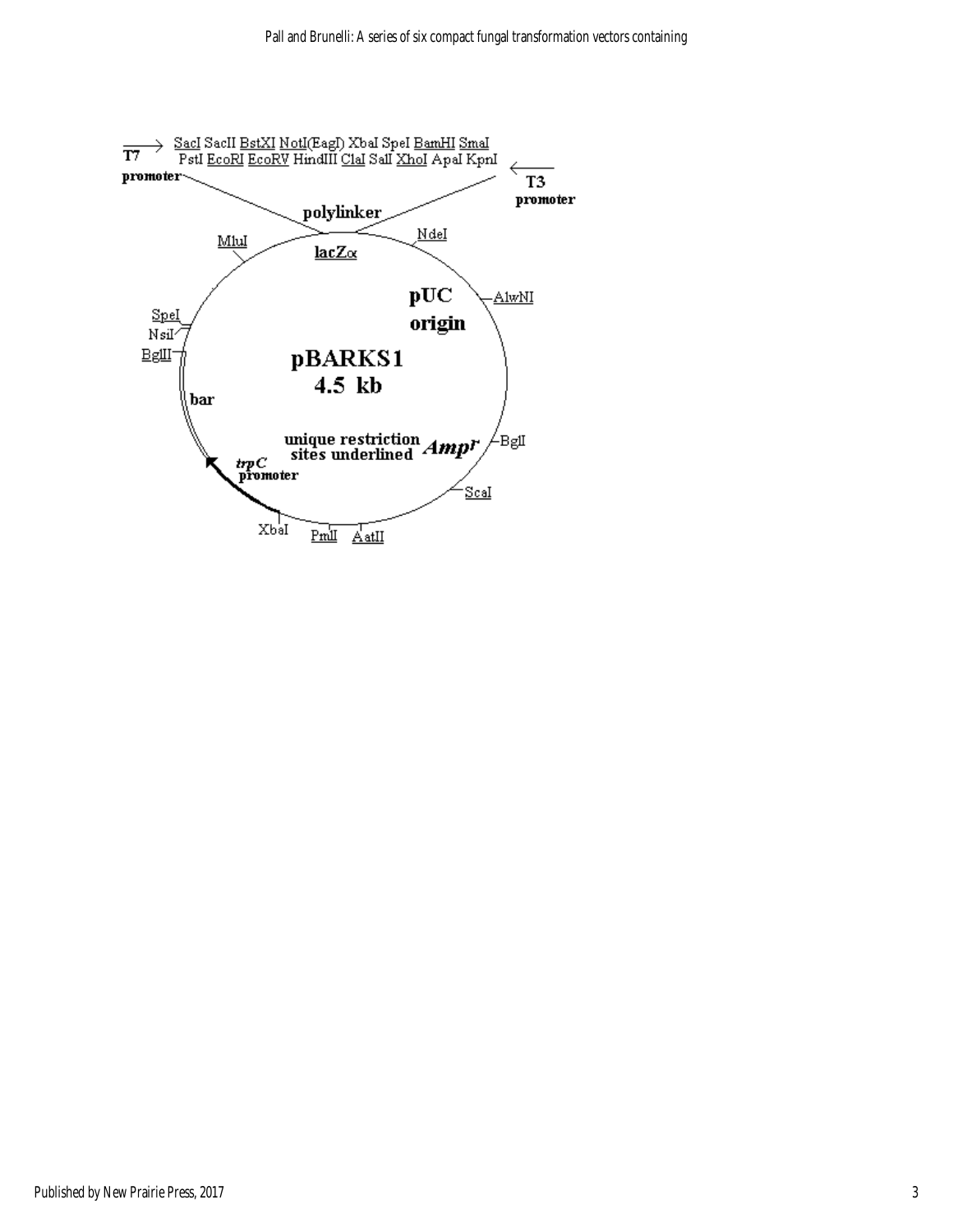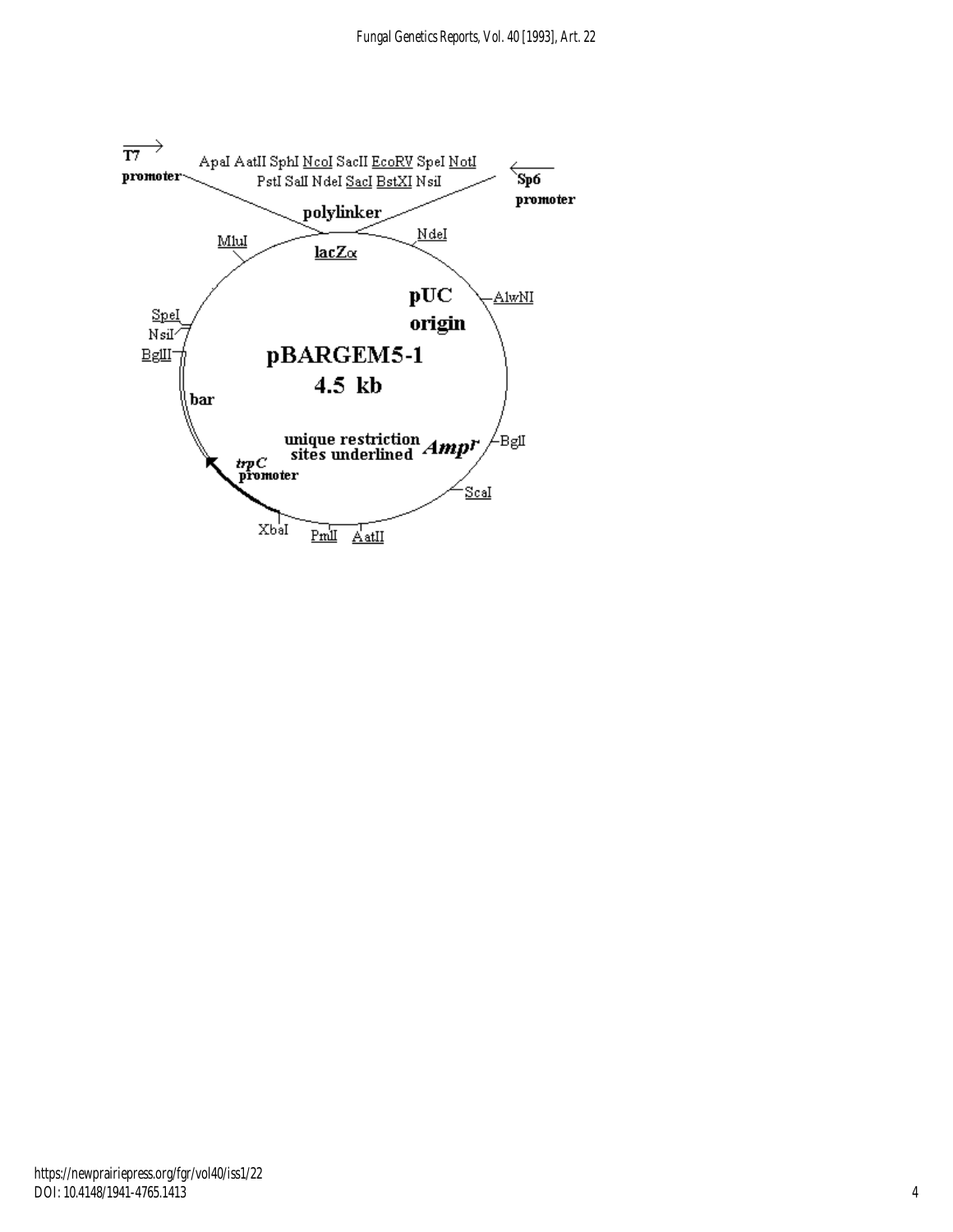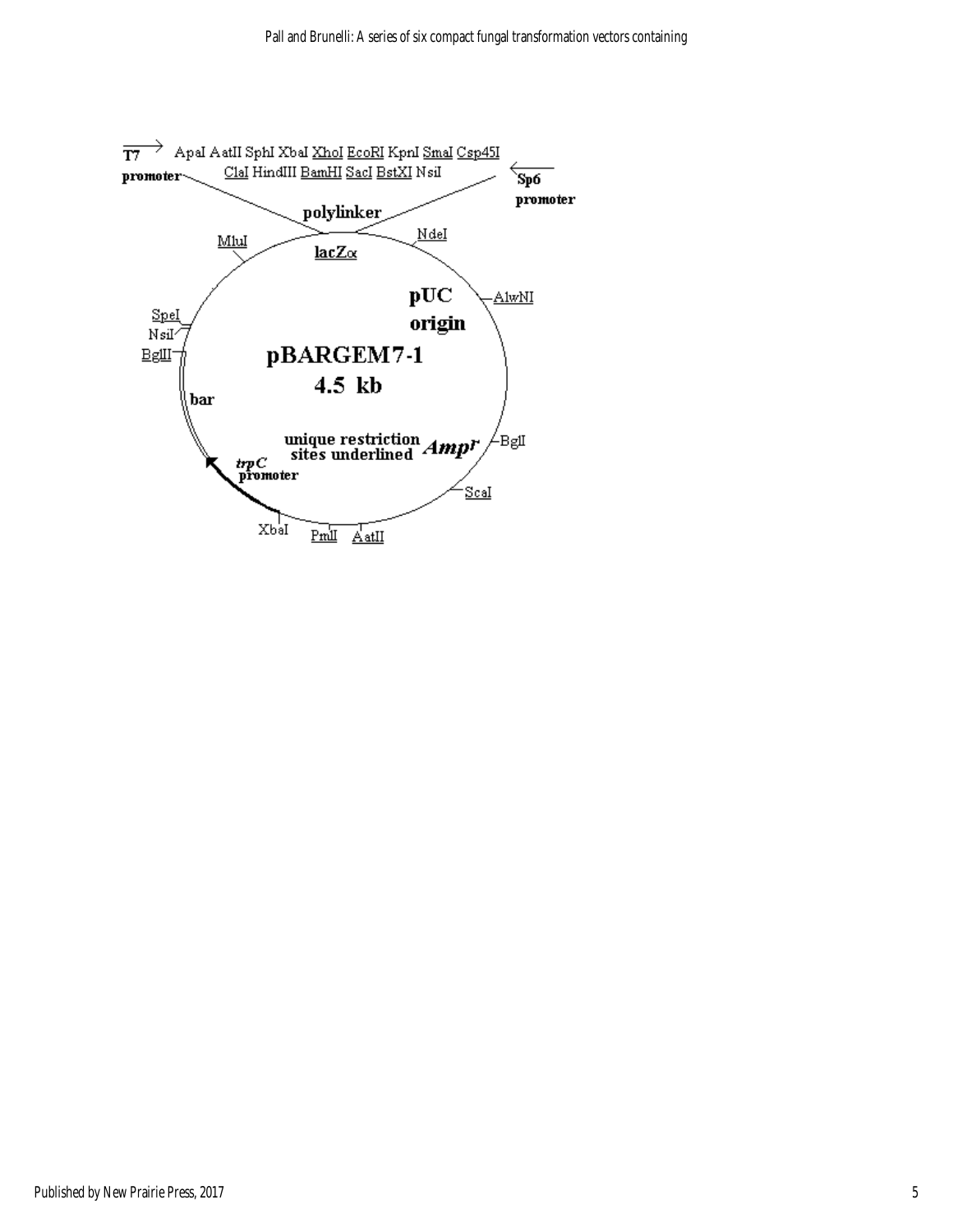

Figure 1. Plasmid maps of four fungal transformation vectors. Each carries the bar gene as a selectable marker (lower left portion of map), a polylinker and lacZalpha sequence from pGEM or pBluescript vectors, including promoters from T3, T7 and/or SP6, and ampicillin-resistance gene and pUC type origin for growth and selection in E. coli. The pBARGEM7-2 plasmid also contains the lox-NotI-lox sequence allowing for attachment to lambda and site-specific recombination between lox sites.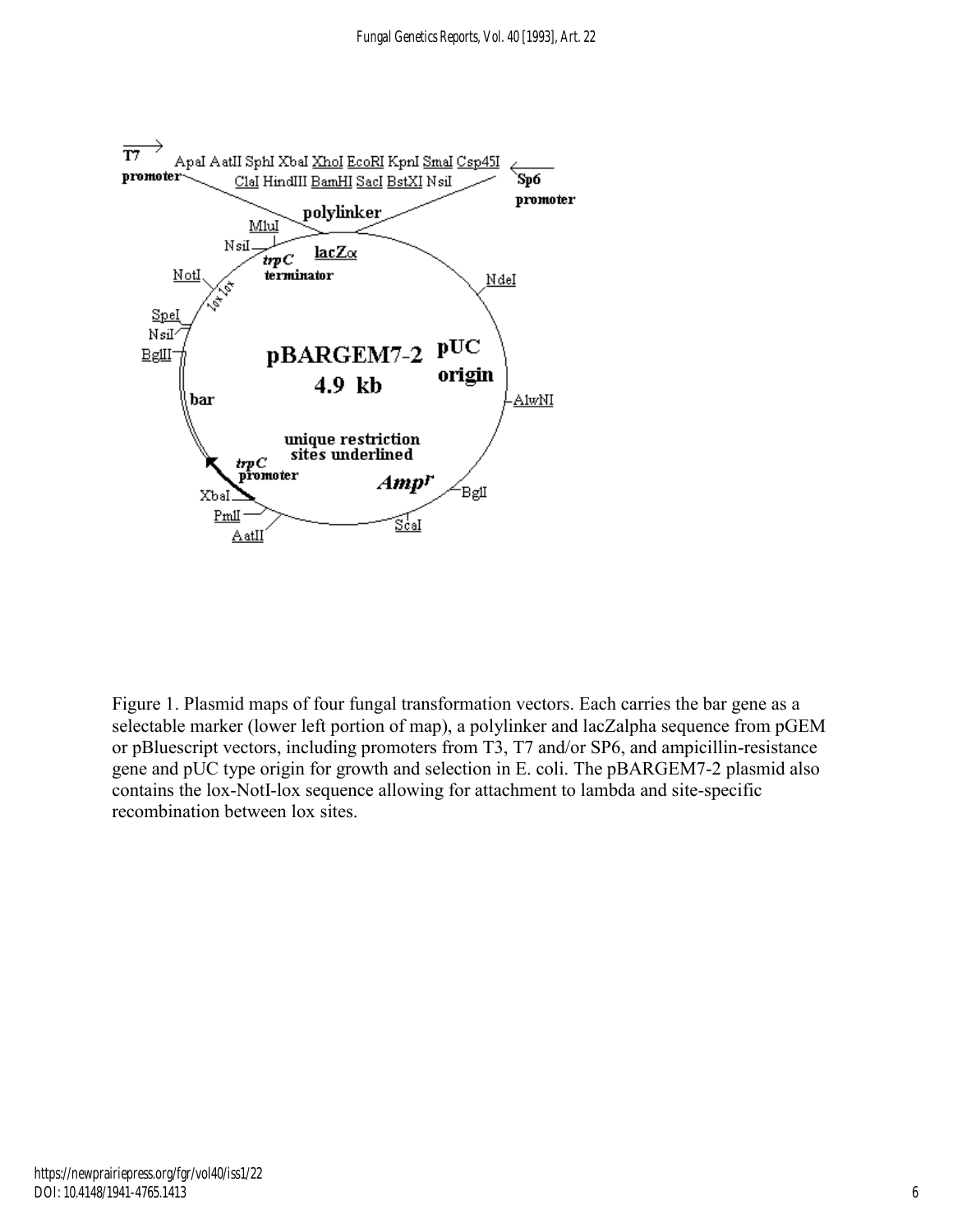